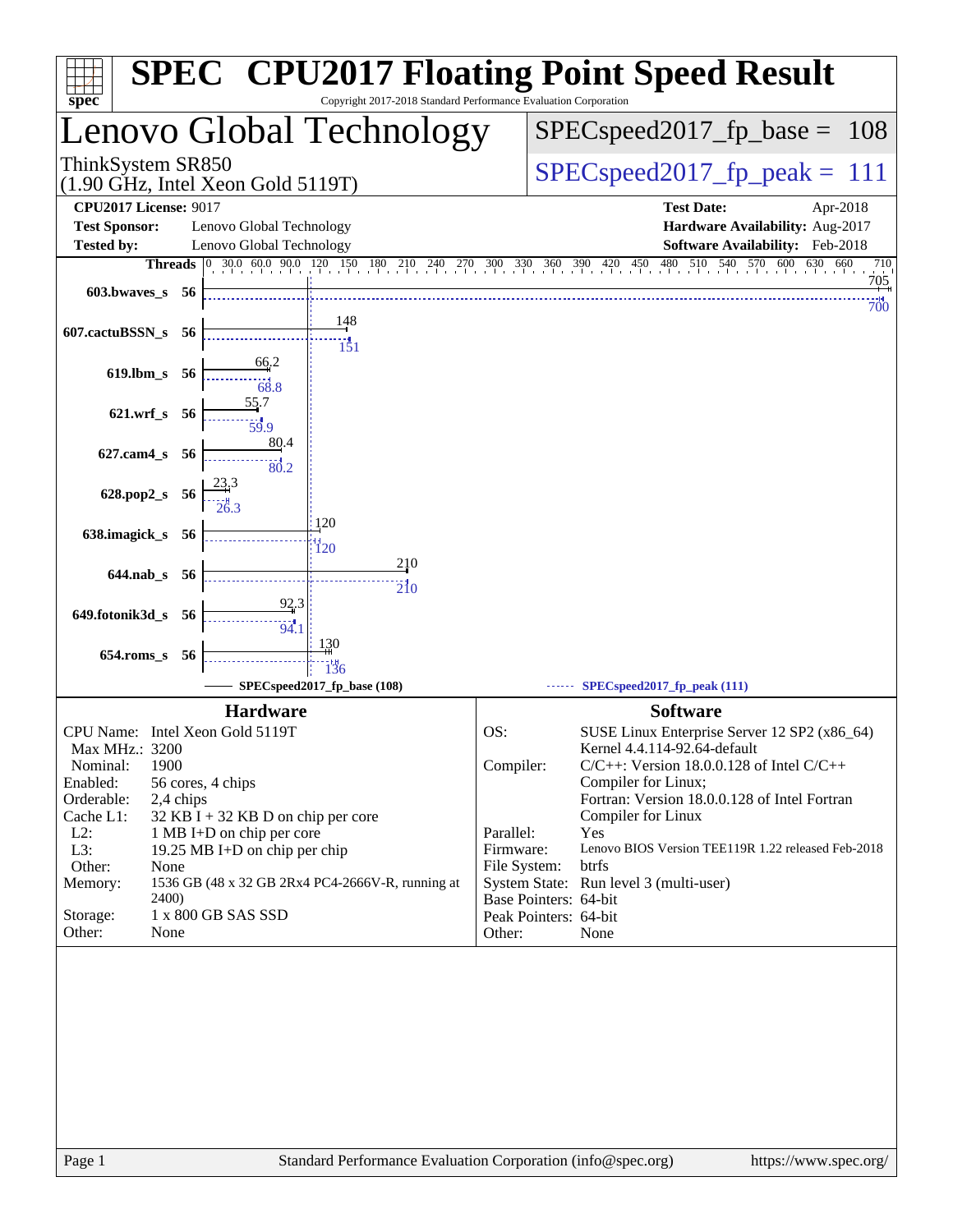

## Lenovo Global Technology

ThinkSystem SR850  $SPEC speed2017$  fp\_peak = 111

SPECspeed2017 fp base =  $108$ 

**[Test Sponsor:](http://www.spec.org/auto/cpu2017/Docs/result-fields.html#TestSponsor)** Lenovo Global Technology **[Hardware Availability:](http://www.spec.org/auto/cpu2017/Docs/result-fields.html#HardwareAvailability)** Aug-2017 **[Tested by:](http://www.spec.org/auto/cpu2017/Docs/result-fields.html#Testedby)** Lenovo Global Technology **[Software Availability:](http://www.spec.org/auto/cpu2017/Docs/result-fields.html#SoftwareAvailability)** Feb-2018

(1.90 GHz, Intel Xeon Gold 5119T)

**[CPU2017 License:](http://www.spec.org/auto/cpu2017/Docs/result-fields.html#CPU2017License)** 9017 **[Test Date:](http://www.spec.org/auto/cpu2017/Docs/result-fields.html#TestDate)** Apr-2018

### **[Results Table](http://www.spec.org/auto/cpu2017/Docs/result-fields.html#ResultsTable)**

|                                   | <b>Base</b>    |                |              |                | <b>Peak</b>  |                |            |                |                |              |                |              |                |              |
|-----------------------------------|----------------|----------------|--------------|----------------|--------------|----------------|------------|----------------|----------------|--------------|----------------|--------------|----------------|--------------|
| <b>Benchmark</b>                  | <b>Threads</b> | <b>Seconds</b> | <b>Ratio</b> | <b>Seconds</b> | <b>Ratio</b> | <b>Seconds</b> | Ratio      | <b>Threads</b> | <b>Seconds</b> | <b>Ratio</b> | <b>Seconds</b> | <b>Ratio</b> | <b>Seconds</b> | <b>Ratio</b> |
| $603.bwaves$ s                    | 56             | 83.7           | 705          | 84.9           | 695          | 83.3           | 708        | 56             | 84.3           | 700          | 84.7           | 696          | 84.3           | 700          |
| 607.cactuBSSN s                   | 56             | <u>113</u>     | 148          | 113            | 148          | 113            | 148        | 56             | <u> 111</u>    | <b>151</b>   | 111            | 150          | 110            | 151          |
| $619.1$ bm s                      | 56             | 76.8           | 68.2         | 79.1           | 66.2         | 79.7           | 65.7       | 56             | 76.2           | 68.8         | 75.9           | 69.0         | 76.2           | 68.7         |
| $621$ .wrf s                      | 56             | 237            | 55.7         | 234            | 56.4         | 239            | 55.3       | 56             | 221            | 59.9         | 217            | 60.8         | 225            | 58.9         |
| $627$ .cam4 s                     | 56             | 110            | 80.4         | 111            | 80.1         | 110            | 80.7       | 56             | 110            | 80.2         | 110            | 80.7         | 111            | 80.0         |
| $628.pop2_s$                      | 56             | 514            | 23.1         | 511            | 23.3         | 437            | 27.2       | 56             | 448            | 26.5         | 452            | 26.3         | 506            | 23.5         |
| 638.imagick_s                     | 56             | 120            | 120          | 120            | 120          | 120            | 120        | 56             | <b>120</b>     | 120          | 125            | 115          | 120            | 120          |
| $644$ .nab s                      | 56             | 83.0           | 210          | 83.5           | 209          | 83.2           | <b>210</b> | 56             | 83.2           | 210          | 83.2           | 210          | 83.1           | 210          |
| 649.fotonik3d s                   | 56             | 98.7           | 92.3         | 97.0           | 94.0         | 99.4           | 91.7       | 56             | 97.9           | 93.1         | 96.9           | 94.1         | 96.1           | 94.8         |
| $654$ .roms s                     | 56             | 121            | <b>130</b>   | 125            | 126          | 119            | 132        | 56             | 119            | 132          | 116            | <b>136</b>   | 114            | 139          |
| $SPEC speed2017$ fp base =<br>108 |                |                |              |                |              |                |            |                |                |              |                |              |                |              |

**[SPECspeed2017\\_fp\\_peak =](http://www.spec.org/auto/cpu2017/Docs/result-fields.html#SPECspeed2017fppeak) 111**

Results appear in the [order in which they were run.](http://www.spec.org/auto/cpu2017/Docs/result-fields.html#RunOrder) Bold underlined text [indicates a median measurement](http://www.spec.org/auto/cpu2017/Docs/result-fields.html#Median).

### **[Operating System Notes](http://www.spec.org/auto/cpu2017/Docs/result-fields.html#OperatingSystemNotes)**

Stack size set to unlimited using "ulimit -s unlimited"

### **[General Notes](http://www.spec.org/auto/cpu2017/Docs/result-fields.html#GeneralNotes)**

Environment variables set by runcpu before the start of the run: LD\_LIBRARY\_PATH = "/home/cpu2017.1.0.2.ic18.0/lib/ia32:/home/cpu2017.1.0.2.ic18.0/lib/intel64" LD\_LIBRARY\_PATH = "\$LD\_LIBRARY\_PATH:/home/cpu2017.1.0.2.ic18.0/je5.0.1-32:/home/cpu2017.1.0.2.ic18.0/je5.0.1-64" OMP\_STACKSIZE = "192M"

 Binaries compiled on a system with 1x Intel Core i7-4790 CPU + 32GB RAM memory using Redhat Enterprise Linux 7.4 Transparent Huge Pages enabled by default Prior to runcpu invocation Filesystem page cache synced and cleared with: sync; echo 3> /proc/sys/vm/drop\_caches Yes: The test sponsor attests, as of date of publication, that CVE-2017-5754 (Meltdown) is mitigated in the system as tested and documented. Yes: The test sponsor attests, as of date of publication, that CVE-2017-5753 (Spectre variant 1) is mitigated in the system as tested and documented. Yes: The test sponsor attests, as of date of publication, that CVE-2017-5715 (Spectre variant 2) is mitigated in the system as tested and documented.

### **[Platform Notes](http://www.spec.org/auto/cpu2017/Docs/result-fields.html#PlatformNotes)**

BIOS configuration: Choose Operating Mode set to Maximum Performance Hyper-Threading set to Disable

**(Continued on next page)**

Page 2 Standard Performance Evaluation Corporation [\(info@spec.org\)](mailto:info@spec.org) <https://www.spec.org/>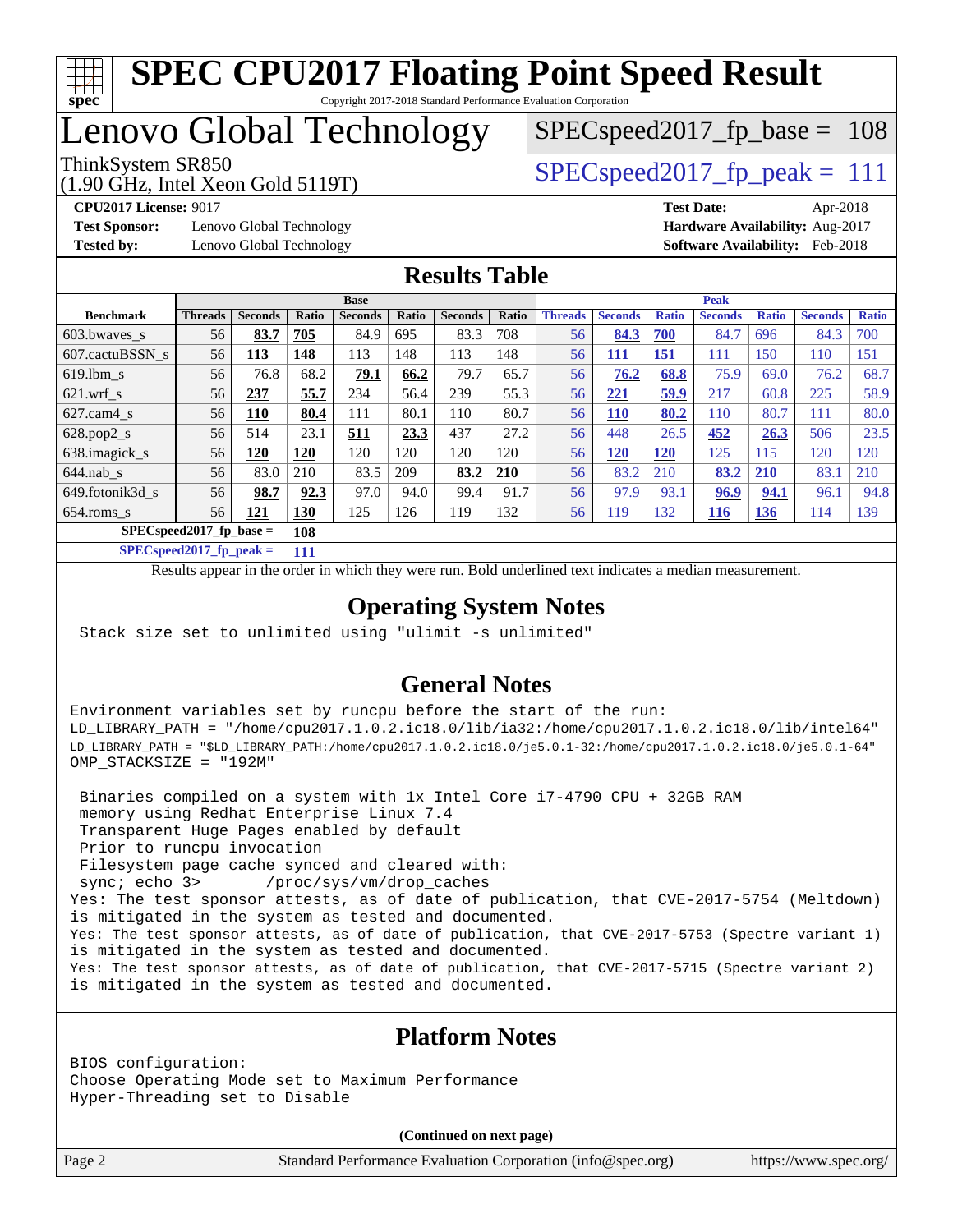

Lenovo Global Technology

 $SPEC speed2017_fp\_base = 108$ 

(1.90 GHz, Intel Xeon Gold 5119T)

ThinkSystem SR850  $SPEC speed2017$  fp\_peak = 111

**[Test Sponsor:](http://www.spec.org/auto/cpu2017/Docs/result-fields.html#TestSponsor)** Lenovo Global Technology **[Hardware Availability:](http://www.spec.org/auto/cpu2017/Docs/result-fields.html#HardwareAvailability)** Aug-2017 **[Tested by:](http://www.spec.org/auto/cpu2017/Docs/result-fields.html#Testedby)** Lenovo Global Technology **[Software Availability:](http://www.spec.org/auto/cpu2017/Docs/result-fields.html#SoftwareAvailability)** Feb-2018

**[CPU2017 License:](http://www.spec.org/auto/cpu2017/Docs/result-fields.html#CPU2017License)** 9017 **[Test Date:](http://www.spec.org/auto/cpu2017/Docs/result-fields.html#TestDate)** Apr-2018

#### **[Platform Notes \(Continued\)](http://www.spec.org/auto/cpu2017/Docs/result-fields.html#PlatformNotes)**

Page 3 Standard Performance Evaluation Corporation [\(info@spec.org\)](mailto:info@spec.org) <https://www.spec.org/> DCU Streamer Prefetcher set to Disable MONITORMWAIT set to Enable Trusted Execution Technology set to Enable DCA set to Enable Stale AtoS set to Enable Sysinfo program /home/cpu2017.1.0.2.ic18.0/bin/sysinfo Rev: r5797 of 2017-06-14 96c45e4568ad54c135fd618bcc091c0f running on linux-nx6k Thu Apr 19 16:07:31 2018 SUT (System Under Test) info as seen by some common utilities. For more information on this section, see <https://www.spec.org/cpu2017/Docs/config.html#sysinfo> From /proc/cpuinfo model name : Intel(R) Xeon(R) Gold 5119T CPU @ 1.90GHz 4 "physical id"s (chips) 56 "processors" cores, siblings (Caution: counting these is hw and system dependent. The following excerpts from /proc/cpuinfo might not be reliable. Use with caution.) cpu cores : 14 siblings : 14 physical 0: cores 0 1 2 3 4 5 6 8 9 10 11 12 13 14 physical 1: cores 0 1 2 3 4 5 6 8 9 10 11 12 13 14 physical 2: cores 0 1 2 3 4 5 6 8 9 10 11 12 13 14 physical 3: cores 0 1 2 3 4 5 6 8 9 10 11 12 13 14 From lscpu: Architecture: x86\_64 CPU op-mode(s): 32-bit, 64-bit Byte Order: Little Endian CPU(s): 56 On-line CPU(s) list: 0-55 Thread(s) per core: 1 Core(s) per socket: 14 Socket(s): 4 NUMA node(s): 4 Vendor ID: GenuineIntel CPU family: 6 Model: 85 Model name:  $Intel(R)$  Xeon(R) Gold 5119T CPU @ 1.90GHz Stepping: 4 CPU MHz: 1895.545 BogoMIPS: 3791.09 Virtualization: VT-x L1d cache: 32K L1i cache: 32K L2 cache: 1024K **(Continued on next page)**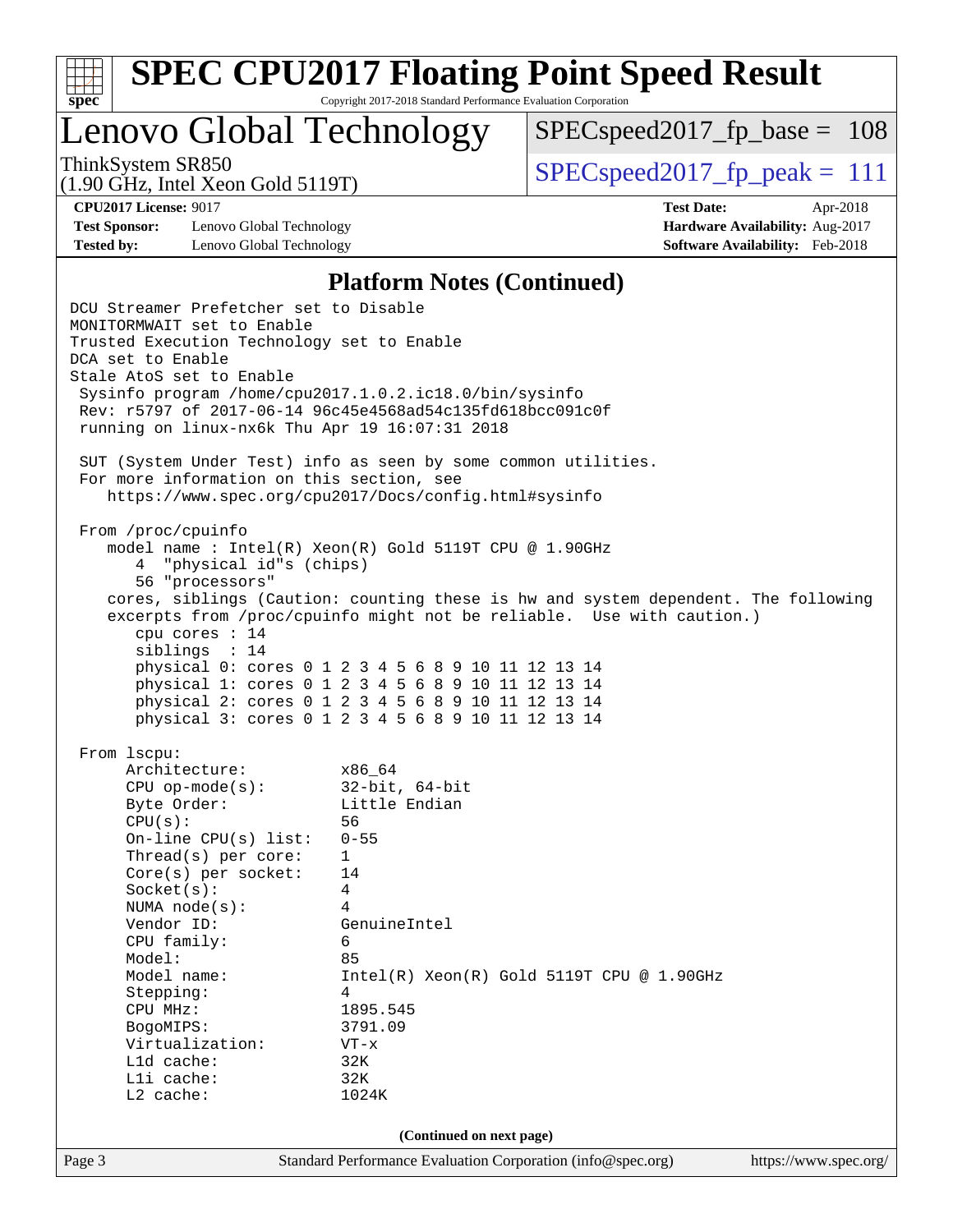| ThinkSystem SR850<br>$SPEC speed2017_fp\_peak = 111$<br>$(1.90 \text{ GHz}, \text{Intel Xeon Gold } 5119 \text{T})$<br><b>CPU2017 License: 9017</b><br><b>Test Date:</b><br>Apr-2018<br><b>Test Sponsor:</b><br>Lenovo Global Technology<br><b>Tested by:</b><br>Lenovo Global Technology<br><b>Platform Notes (Continued)</b><br>$L3$ cache:<br>19712K<br>NUMA node0 CPU(s):<br>$0 - 13$<br>NUMA $node1$ $CPU(s):$<br>$14 - 27$<br>NUMA $node2$ $CPU(s):$<br>$28 - 41$<br>NUMA node3 CPU(s):<br>$42 - 55$<br>Flags:<br>fpu vme de pse tsc msr pae mce cx8 apic sep mtrr pge mca cmov<br>pat pse36 clflush dts acpi mmx fxsr sse sse2 ss ht tm pbe syscall nx pdpelgb rdtscp<br>lm constant_tsc art arch_perfmon pebs bts rep_good nopl xtopology nonstop_tsc<br>aperfmperf eagerfpu pni pclmulqdq dtes64 monitor ds_cpl vmx smx est tm2 ssse3 sdbg<br>fma cx16 xtpr pdcm pcid dca sse4_1 sse4_2 x2apic movbe popcnt tsc_deadline_timer aes<br>xsave avx f16c rdrand lahf_lm abm 3dnowprefetch ida arat epb invpcid_single pln pts<br>dtherm intel_pt rsb_ctxsw spec_ctrl retpoline kaiser tpr_shadow vnmi flexpriority<br>ept vpid fsgsbase tsc_adjust bmil hle avx2 smep bmi2 erms invpcid rtm cqm mpx<br>avx512f avx512dq rdseed adx smap clflushopt clwb avx512cd avx512bw avx512vl xsaveopt<br>xsavec xgetbvl cqm_llc cqm_occup_llc<br>/proc/cpuinfo cache data<br>cache size : 19712 KB<br>From numactl --hardware WARNING: a numactl 'node' might or might not correspond to a<br>physical chip.<br>$available: 4 nodes (0-3)$<br>node 0 cpus: 0 1 2 3 4 5 6 7 8 9 10 11 12 13<br>node 0 size: 386659 MB<br>node 0 free: 386150 MB<br>node 1 cpus: 14 15 16 17 18 19 20 21 22 23 24 25 26 27<br>node 1 size: 387057 MB<br>node 1 free: 386202 MB<br>node 2 cpus: 28 29 30 31 32 33 34 35 36 37 38 39 40 41<br>node 2 size: 387057 MB<br>node 2 free: 385337 MB<br>node 3 cpus: 42 43 44 45 46 47 48 49 50 51 52 53 54 55<br>node 3 size: 387054 MB<br>node 3 free: 386454 MB<br>node distances:<br>node 0<br>$\overline{1}$<br>2<br>3<br>0: 10 21<br>21<br>31<br>1: 21 10<br>31 21<br>2:<br>21 31<br>10<br>21<br>3:<br>31<br>21<br>21<br>10<br>From /proc/meminfo<br>MemTotal:<br>1584976212 kB<br>HugePages_Total:<br>0<br>Hugepagesize:<br>2048 kB<br>From /etc/*release* /etc/*version*<br>(Continued on next page) | Lenovo Global Technology | $SPEC speed2017_f p\_base = 108$                                          |
|-------------------------------------------------------------------------------------------------------------------------------------------------------------------------------------------------------------------------------------------------------------------------------------------------------------------------------------------------------------------------------------------------------------------------------------------------------------------------------------------------------------------------------------------------------------------------------------------------------------------------------------------------------------------------------------------------------------------------------------------------------------------------------------------------------------------------------------------------------------------------------------------------------------------------------------------------------------------------------------------------------------------------------------------------------------------------------------------------------------------------------------------------------------------------------------------------------------------------------------------------------------------------------------------------------------------------------------------------------------------------------------------------------------------------------------------------------------------------------------------------------------------------------------------------------------------------------------------------------------------------------------------------------------------------------------------------------------------------------------------------------------------------------------------------------------------------------------------------------------------------------------------------------------------------------------------------------------------------------------------------------------------------------------------------------------------------------------------------------------------------------------------------------------------------------------------------------------------------------------------------------------------------------------------------------------------------------|--------------------------|---------------------------------------------------------------------------|
|                                                                                                                                                                                                                                                                                                                                                                                                                                                                                                                                                                                                                                                                                                                                                                                                                                                                                                                                                                                                                                                                                                                                                                                                                                                                                                                                                                                                                                                                                                                                                                                                                                                                                                                                                                                                                                                                                                                                                                                                                                                                                                                                                                                                                                                                                                                               |                          |                                                                           |
|                                                                                                                                                                                                                                                                                                                                                                                                                                                                                                                                                                                                                                                                                                                                                                                                                                                                                                                                                                                                                                                                                                                                                                                                                                                                                                                                                                                                                                                                                                                                                                                                                                                                                                                                                                                                                                                                                                                                                                                                                                                                                                                                                                                                                                                                                                                               |                          |                                                                           |
|                                                                                                                                                                                                                                                                                                                                                                                                                                                                                                                                                                                                                                                                                                                                                                                                                                                                                                                                                                                                                                                                                                                                                                                                                                                                                                                                                                                                                                                                                                                                                                                                                                                                                                                                                                                                                                                                                                                                                                                                                                                                                                                                                                                                                                                                                                                               |                          | Hardware Availability: Aug-2017<br><b>Software Availability:</b> Feb-2018 |
|                                                                                                                                                                                                                                                                                                                                                                                                                                                                                                                                                                                                                                                                                                                                                                                                                                                                                                                                                                                                                                                                                                                                                                                                                                                                                                                                                                                                                                                                                                                                                                                                                                                                                                                                                                                                                                                                                                                                                                                                                                                                                                                                                                                                                                                                                                                               |                          |                                                                           |
|                                                                                                                                                                                                                                                                                                                                                                                                                                                                                                                                                                                                                                                                                                                                                                                                                                                                                                                                                                                                                                                                                                                                                                                                                                                                                                                                                                                                                                                                                                                                                                                                                                                                                                                                                                                                                                                                                                                                                                                                                                                                                                                                                                                                                                                                                                                               |                          |                                                                           |
|                                                                                                                                                                                                                                                                                                                                                                                                                                                                                                                                                                                                                                                                                                                                                                                                                                                                                                                                                                                                                                                                                                                                                                                                                                                                                                                                                                                                                                                                                                                                                                                                                                                                                                                                                                                                                                                                                                                                                                                                                                                                                                                                                                                                                                                                                                                               |                          |                                                                           |
|                                                                                                                                                                                                                                                                                                                                                                                                                                                                                                                                                                                                                                                                                                                                                                                                                                                                                                                                                                                                                                                                                                                                                                                                                                                                                                                                                                                                                                                                                                                                                                                                                                                                                                                                                                                                                                                                                                                                                                                                                                                                                                                                                                                                                                                                                                                               |                          |                                                                           |
|                                                                                                                                                                                                                                                                                                                                                                                                                                                                                                                                                                                                                                                                                                                                                                                                                                                                                                                                                                                                                                                                                                                                                                                                                                                                                                                                                                                                                                                                                                                                                                                                                                                                                                                                                                                                                                                                                                                                                                                                                                                                                                                                                                                                                                                                                                                               |                          |                                                                           |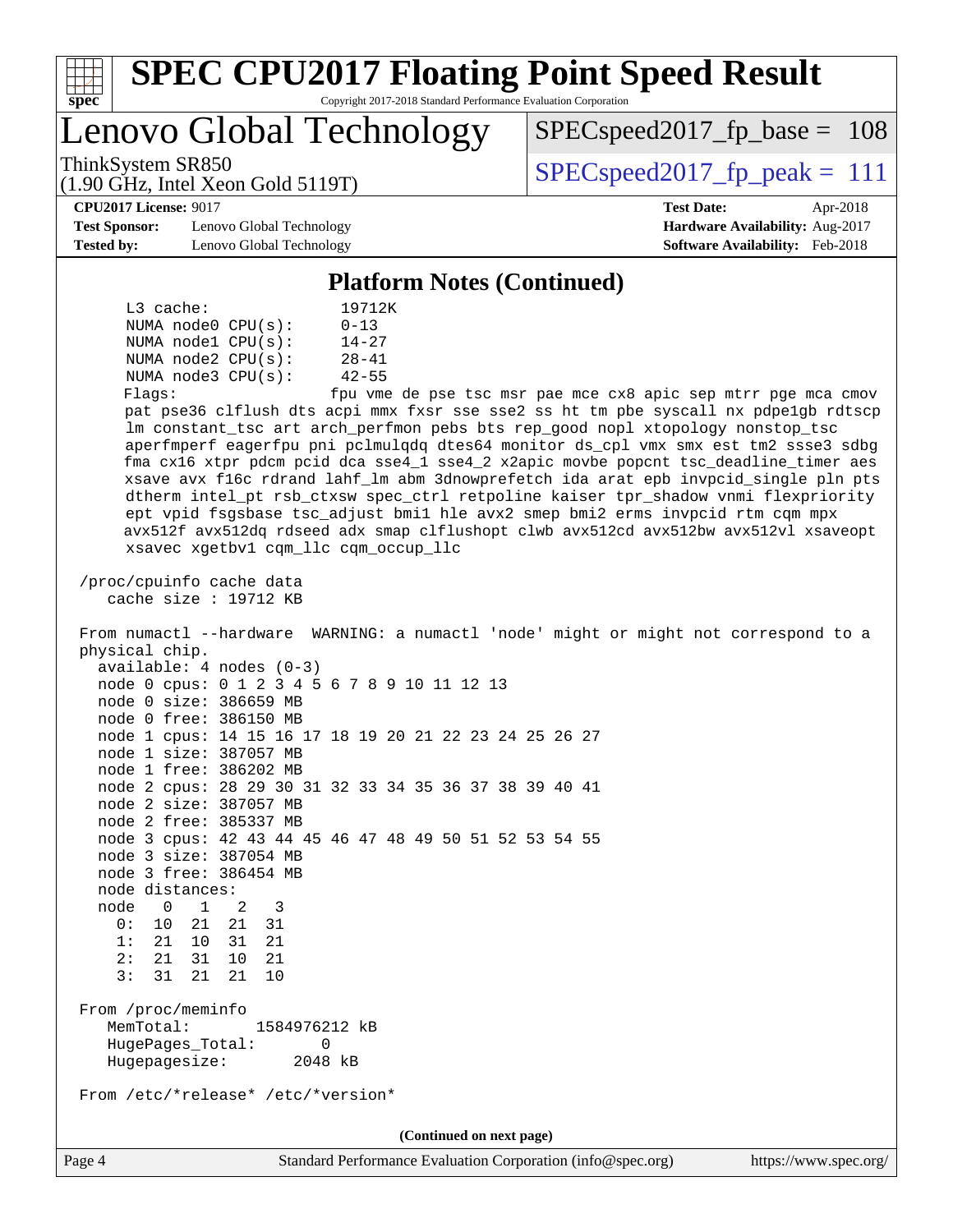| Spec<br>Lenovo Global Technology                                                                                                                                                                                                                                                                                                                                       | Copyright 2017-2018 Standard Performance Evaluation Corporation                                                                                                                                                                       | $SPEC speed2017_fp\_base = 108$                                                                                                                                                                                                                                                                                                                                                                                                                  |                                                                           |  |
|------------------------------------------------------------------------------------------------------------------------------------------------------------------------------------------------------------------------------------------------------------------------------------------------------------------------------------------------------------------------|---------------------------------------------------------------------------------------------------------------------------------------------------------------------------------------------------------------------------------------|--------------------------------------------------------------------------------------------------------------------------------------------------------------------------------------------------------------------------------------------------------------------------------------------------------------------------------------------------------------------------------------------------------------------------------------------------|---------------------------------------------------------------------------|--|
|                                                                                                                                                                                                                                                                                                                                                                        |                                                                                                                                                                                                                                       |                                                                                                                                                                                                                                                                                                                                                                                                                                                  |                                                                           |  |
| ThinkSystem SR850<br>$(1.90 \text{ GHz}, \text{Intel Xeon Gold } 5119 \text{T})$                                                                                                                                                                                                                                                                                       |                                                                                                                                                                                                                                       | $SPEC speed2017_fp\_peak = 111$                                                                                                                                                                                                                                                                                                                                                                                                                  |                                                                           |  |
| <b>CPU2017 License: 9017</b>                                                                                                                                                                                                                                                                                                                                           |                                                                                                                                                                                                                                       | <b>Test Date:</b>                                                                                                                                                                                                                                                                                                                                                                                                                                | Apr-2018                                                                  |  |
| <b>Test Sponsor:</b><br>Lenovo Global Technology<br>Lenovo Global Technology<br><b>Tested by:</b>                                                                                                                                                                                                                                                                      |                                                                                                                                                                                                                                       |                                                                                                                                                                                                                                                                                                                                                                                                                                                  | Hardware Availability: Aug-2017<br><b>Software Availability:</b> Feb-2018 |  |
|                                                                                                                                                                                                                                                                                                                                                                        | <b>Platform Notes (Continued)</b>                                                                                                                                                                                                     |                                                                                                                                                                                                                                                                                                                                                                                                                                                  |                                                                           |  |
| SuSE-release:<br>$VERSION = 12$<br>$PATCHLEVEL = 2$<br>os-release:<br>NAME="SLES"<br>VERSION="12-SP2"<br>VERSION_ID="12.2"<br>ID="sles"<br>$ANSI\_COLOR = "0;32"$<br>CPE_NAME="cpe:/o:suse:sles:12:sp2"<br>uname $-a$ :<br>x86_64 x86_64 x86_64 GNU/Linux<br>run-level 3 Apr 19 10:15<br>SPEC is set to: /home/cpu2017.1.0.2.ic18.0<br>Filesystem<br>Type<br>/dev/sda2 | SUSE Linux Enterprise Server 12 (x86_64)<br># Please check /etc/os-release for details about this release.<br>PRETTY_NAME="SUSE Linux Enterprise Server 12 SP2"<br>Size Used Avail Use% Mounted on<br>btrfs 744G 282G 462G 38% / home | # This file is deprecated and will be removed in a future service pack or release.<br>Linux linux-nx6k 4.4.114-92.64-default #1 SMP Thu Feb 1 19:18:19 UTC 2018 (c6ce5db)<br>Additional information from dmidecode follows. WARNING: Use caution when you interpret<br>this section. The 'dmidecode' program reads system data which is "intended to allow<br>hardware to be accurately determined", but the intent may not be met, as there are |                                                                           |  |
| BIOS Lenovo - [TEE119R-1.22]- 02/06/2018                                                                                                                                                                                                                                                                                                                               |                                                                                                                                                                                                                                       | frequent changes to hardware, firmware, and the "DMTF SMBIOS" standard.                                                                                                                                                                                                                                                                                                                                                                          |                                                                           |  |
| Memory:                                                                                                                                                                                                                                                                                                                                                                |                                                                                                                                                                                                                                       | 48x Samsung M393A4K40BB2-CTD 32 GB 2 rank 2666, configured at 2400                                                                                                                                                                                                                                                                                                                                                                               |                                                                           |  |
| (End of data from sysinfo program)                                                                                                                                                                                                                                                                                                                                     |                                                                                                                                                                                                                                       |                                                                                                                                                                                                                                                                                                                                                                                                                                                  |                                                                           |  |
|                                                                                                                                                                                                                                                                                                                                                                        | <b>Compiler Version Notes</b>                                                                                                                                                                                                         |                                                                                                                                                                                                                                                                                                                                                                                                                                                  |                                                                           |  |
| CC 619.1bm_s(base) 638.imagick_s(base, peak) 644.nab_s(base, peak)                                                                                                                                                                                                                                                                                                     |                                                                                                                                                                                                                                       |                                                                                                                                                                                                                                                                                                                                                                                                                                                  |                                                                           |  |
|                                                                                                                                                                                                                                                                                                                                                                        |                                                                                                                                                                                                                                       |                                                                                                                                                                                                                                                                                                                                                                                                                                                  |                                                                           |  |
| icc (ICC) 18.0.0 20170811<br>Copyright (C) 1985-2017 Intel Corporation. All rights reserved.                                                                                                                                                                                                                                                                           |                                                                                                                                                                                                                                       |                                                                                                                                                                                                                                                                                                                                                                                                                                                  |                                                                           |  |
|                                                                                                                                                                                                                                                                                                                                                                        |                                                                                                                                                                                                                                       |                                                                                                                                                                                                                                                                                                                                                                                                                                                  |                                                                           |  |
| $619.1$ bm_s(peak)<br>CC.                                                                                                                                                                                                                                                                                                                                              |                                                                                                                                                                                                                                       |                                                                                                                                                                                                                                                                                                                                                                                                                                                  |                                                                           |  |
|                                                                                                                                                                                                                                                                                                                                                                        | (Continued on next page)                                                                                                                                                                                                              |                                                                                                                                                                                                                                                                                                                                                                                                                                                  |                                                                           |  |
| Page 5                                                                                                                                                                                                                                                                                                                                                                 | Standard Performance Evaluation Corporation (info@spec.org)                                                                                                                                                                           |                                                                                                                                                                                                                                                                                                                                                                                                                                                  | https://www.spec.org/                                                     |  |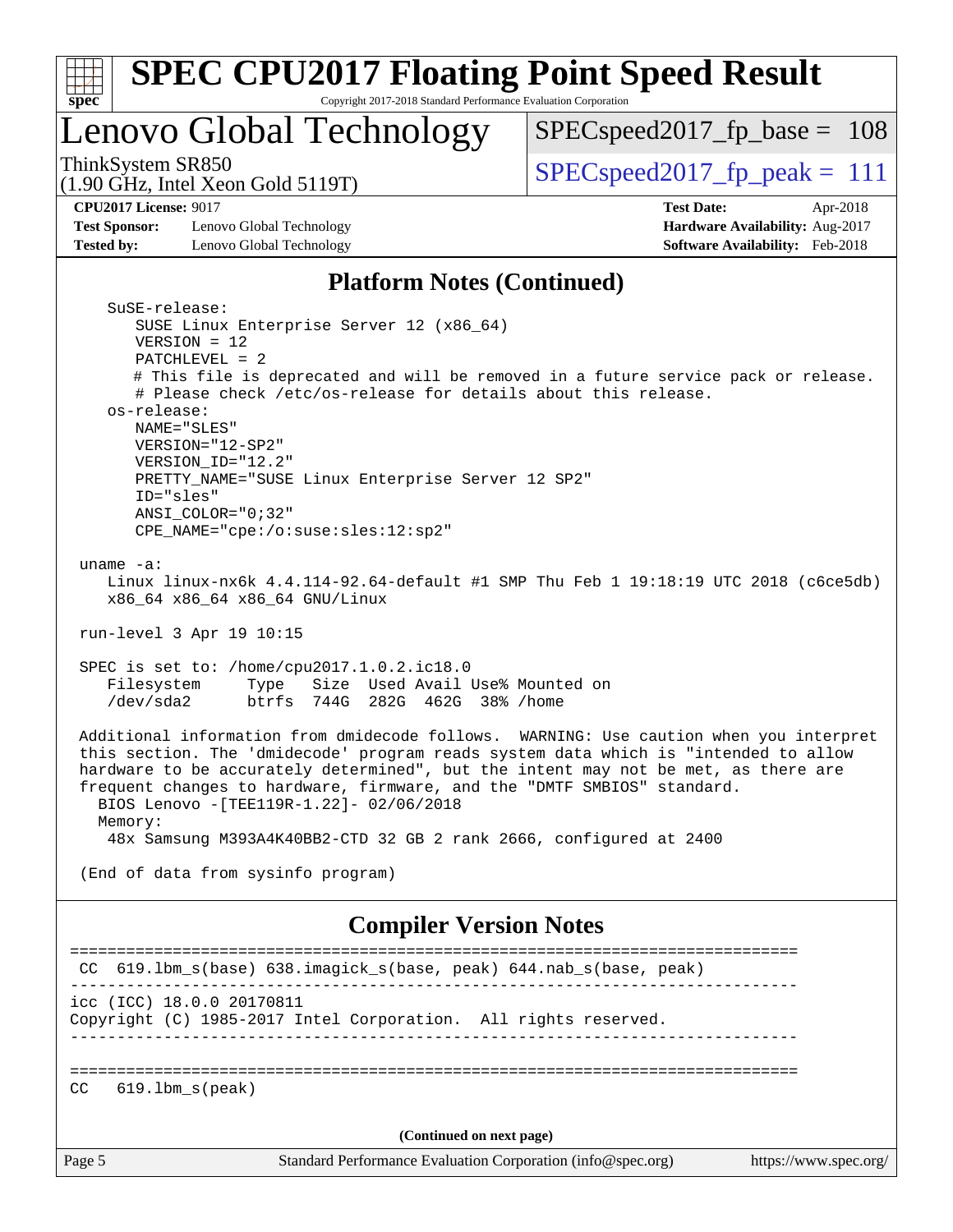| ÷<br>c<br>ı |  |  |  |  |  |
|-------------|--|--|--|--|--|

# **[SPEC CPU2017 Floating Point Speed Result](http://www.spec.org/auto/cpu2017/Docs/result-fields.html#SPECCPU2017FloatingPointSpeedResult)**

Copyright 2017-2018 Standard Performance Evaluation Corporation

Lenovo Global Technology

[SPECspeed2017\\_fp\\_base =](http://www.spec.org/auto/cpu2017/Docs/result-fields.html#SPECspeed2017fpbase) 108

(1.90 GHz, Intel Xeon Gold 5119T)

 $SPEC speed2017_fp\_peak = 111$ 

**[Tested by:](http://www.spec.org/auto/cpu2017/Docs/result-fields.html#Testedby)** Lenovo Global Technology **[Software Availability:](http://www.spec.org/auto/cpu2017/Docs/result-fields.html#SoftwareAvailability)** Feb-2018

**[CPU2017 License:](http://www.spec.org/auto/cpu2017/Docs/result-fields.html#CPU2017License)** 9017 **[Test Date:](http://www.spec.org/auto/cpu2017/Docs/result-fields.html#TestDate)** Apr-2018 **[Test Sponsor:](http://www.spec.org/auto/cpu2017/Docs/result-fields.html#TestSponsor)** Lenovo Global Technology **[Hardware Availability:](http://www.spec.org/auto/cpu2017/Docs/result-fields.html#HardwareAvailability)** Aug-2017

### **[Compiler Version Notes \(Continued\)](http://www.spec.org/auto/cpu2017/Docs/result-fields.html#CompilerVersionNotes)**

| icc (ICC) 18.0.0 20170811<br>Copyright (C) 1985-2017 Intel Corporation. All rights reserved.                                                                                                                                                                                                      |  |  |  |  |  |  |  |
|---------------------------------------------------------------------------------------------------------------------------------------------------------------------------------------------------------------------------------------------------------------------------------------------------|--|--|--|--|--|--|--|
| FC 607.cactuBSSN s(base)                                                                                                                                                                                                                                                                          |  |  |  |  |  |  |  |
| icpc (ICC) 18.0.0 20170811<br>Copyright (C) 1985-2017 Intel Corporation. All rights reserved.<br>icc (ICC) 18.0.0 20170811<br>Copyright (C) 1985-2017 Intel Corporation. All rights reserved.<br>ifort (IFORT) 18.0.0 20170811<br>Copyright (C) 1985-2017 Intel Corporation. All rights reserved. |  |  |  |  |  |  |  |
| FC 607.cactuBSSN_s(peak)                                                                                                                                                                                                                                                                          |  |  |  |  |  |  |  |
| icpc (ICC) 18.0.0 20170811<br>Copyright (C) 1985-2017 Intel Corporation. All rights reserved.<br>icc (ICC) 18.0.0 20170811<br>Copyright (C) 1985-2017 Intel Corporation. All rights reserved.<br>ifort (IFORT) 18.0.0 20170811<br>Copyright (C) 1985-2017 Intel Corporation. All rights reserved. |  |  |  |  |  |  |  |
| $FC 603.bwaves_s(base) 649.fotonik3d_s(base) 654.roms_s(base)$                                                                                                                                                                                                                                    |  |  |  |  |  |  |  |
| ifort (IFORT) 18.0.0 20170811<br>Copyright (C) 1985-2017 Intel Corporation. All rights reserved.                                                                                                                                                                                                  |  |  |  |  |  |  |  |
| 603.bwaves_s(peak) 649.fotonik3d_s(peak) 654.roms_s(peak)<br>FC                                                                                                                                                                                                                                   |  |  |  |  |  |  |  |
| ifort (IFORT) 18.0.0 20170811<br>Copyright (C) 1985-2017 Intel Corporation. All rights reserved.                                                                                                                                                                                                  |  |  |  |  |  |  |  |
| CC 621.wrf_s(base) 627.cam4_s(base, peak) 628.pop2_s(base)                                                                                                                                                                                                                                        |  |  |  |  |  |  |  |
| ifort (IFORT) 18.0.0 20170811<br>Copyright (C) 1985-2017 Intel Corporation. All rights reserved.<br>icc (ICC) 18.0.0 20170811                                                                                                                                                                     |  |  |  |  |  |  |  |
| (Continued on next page)                                                                                                                                                                                                                                                                          |  |  |  |  |  |  |  |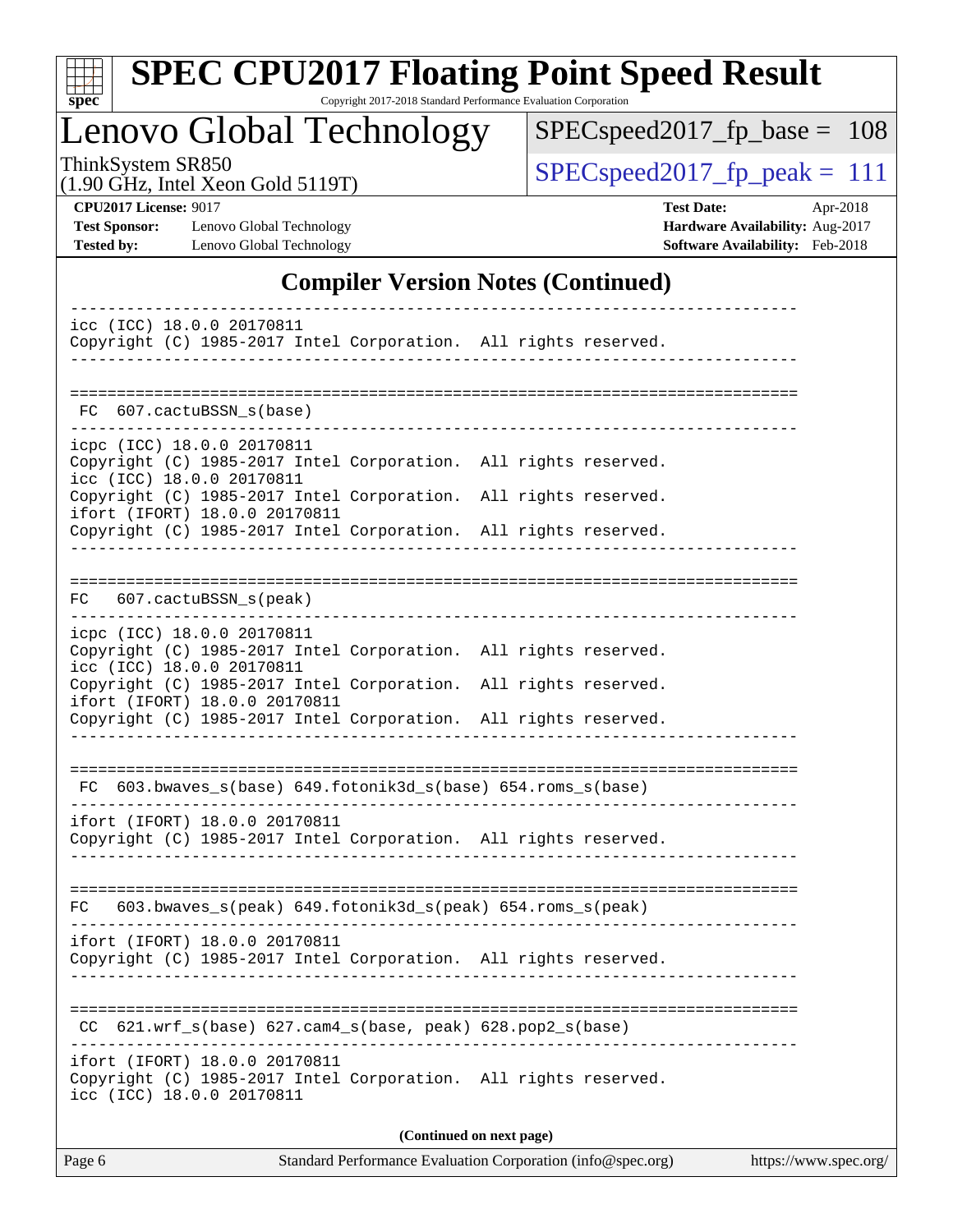| c<br>е |  |  |  |  |  |
|--------|--|--|--|--|--|

## Lenovo Global Technology

 $SPEC speed2017_fp\_base = 108$ 

(1.90 GHz, Intel Xeon Gold 5119T)

ThinkSystem SR850  $SPEC speed2017$  fp\_peak = 111

**[Test Sponsor:](http://www.spec.org/auto/cpu2017/Docs/result-fields.html#TestSponsor)** Lenovo Global Technology **[Hardware Availability:](http://www.spec.org/auto/cpu2017/Docs/result-fields.html#HardwareAvailability)** Aug-2017 **[Tested by:](http://www.spec.org/auto/cpu2017/Docs/result-fields.html#Testedby)** Lenovo Global Technology **[Software Availability:](http://www.spec.org/auto/cpu2017/Docs/result-fields.html#SoftwareAvailability)** Feb-2018

**[CPU2017 License:](http://www.spec.org/auto/cpu2017/Docs/result-fields.html#CPU2017License)** 9017 **[Test Date:](http://www.spec.org/auto/cpu2017/Docs/result-fields.html#TestDate)** Apr-2018

### **[Compiler Version Notes \(Continued\)](http://www.spec.org/auto/cpu2017/Docs/result-fields.html#CompilerVersionNotes)**

Copyright (C) 1985-2017 Intel Corporation. All rights reserved.

| $CC$ 621.wrf $s$ (peak) 628.pop2 $s$ (peak)                                                                                   |  |
|-------------------------------------------------------------------------------------------------------------------------------|--|
| ifort (IFORT) 18.0.0 20170811<br>Copyright (C) 1985-2017 Intel Corporation. All rights reserved.<br>icc (ICC) 18.0.0 20170811 |  |
| Copyright (C) 1985-2017 Intel Corporation. All rights reserved.                                                               |  |

------------------------------------------------------------------------------

### **[Base Compiler Invocation](http://www.spec.org/auto/cpu2017/Docs/result-fields.html#BaseCompilerInvocation)**

[C benchmarks](http://www.spec.org/auto/cpu2017/Docs/result-fields.html#Cbenchmarks):  $i$ cc

[Fortran benchmarks](http://www.spec.org/auto/cpu2017/Docs/result-fields.html#Fortranbenchmarks): [ifort](http://www.spec.org/cpu2017/results/res2018q2/cpu2017-20180528-05989.flags.html#user_FCbase_intel_ifort_18.0_8111460550e3ca792625aed983ce982f94888b8b503583aa7ba2b8303487b4d8a21a13e7191a45c5fd58ff318f48f9492884d4413fa793fd88dd292cad7027ca)

[Benchmarks using both Fortran and C](http://www.spec.org/auto/cpu2017/Docs/result-fields.html#BenchmarksusingbothFortranandC): [ifort](http://www.spec.org/cpu2017/results/res2018q2/cpu2017-20180528-05989.flags.html#user_CC_FCbase_intel_ifort_18.0_8111460550e3ca792625aed983ce982f94888b8b503583aa7ba2b8303487b4d8a21a13e7191a45c5fd58ff318f48f9492884d4413fa793fd88dd292cad7027ca) [icc](http://www.spec.org/cpu2017/results/res2018q2/cpu2017-20180528-05989.flags.html#user_CC_FCbase_intel_icc_18.0_66fc1ee009f7361af1fbd72ca7dcefbb700085f36577c54f309893dd4ec40d12360134090235512931783d35fd58c0460139e722d5067c5574d8eaf2b3e37e92)

[Benchmarks using Fortran, C, and C++:](http://www.spec.org/auto/cpu2017/Docs/result-fields.html#BenchmarksusingFortranCandCXX) [icpc](http://www.spec.org/cpu2017/results/res2018q2/cpu2017-20180528-05989.flags.html#user_CC_CXX_FCbase_intel_icpc_18.0_c510b6838c7f56d33e37e94d029a35b4a7bccf4766a728ee175e80a419847e808290a9b78be685c44ab727ea267ec2f070ec5dc83b407c0218cded6866a35d07) [icc](http://www.spec.org/cpu2017/results/res2018q2/cpu2017-20180528-05989.flags.html#user_CC_CXX_FCbase_intel_icc_18.0_66fc1ee009f7361af1fbd72ca7dcefbb700085f36577c54f309893dd4ec40d12360134090235512931783d35fd58c0460139e722d5067c5574d8eaf2b3e37e92) [ifort](http://www.spec.org/cpu2017/results/res2018q2/cpu2017-20180528-05989.flags.html#user_CC_CXX_FCbase_intel_ifort_18.0_8111460550e3ca792625aed983ce982f94888b8b503583aa7ba2b8303487b4d8a21a13e7191a45c5fd58ff318f48f9492884d4413fa793fd88dd292cad7027ca)

### **[Base Portability Flags](http://www.spec.org/auto/cpu2017/Docs/result-fields.html#BasePortabilityFlags)**

 603.bwaves\_s: [-DSPEC\\_LP64](http://www.spec.org/cpu2017/results/res2018q2/cpu2017-20180528-05989.flags.html#suite_basePORTABILITY603_bwaves_s_DSPEC_LP64) 607.cactuBSSN\_s: [-DSPEC\\_LP64](http://www.spec.org/cpu2017/results/res2018q2/cpu2017-20180528-05989.flags.html#suite_basePORTABILITY607_cactuBSSN_s_DSPEC_LP64) 619.lbm\_s: [-DSPEC\\_LP64](http://www.spec.org/cpu2017/results/res2018q2/cpu2017-20180528-05989.flags.html#suite_basePORTABILITY619_lbm_s_DSPEC_LP64) 621.wrf\_s: [-DSPEC\\_LP64](http://www.spec.org/cpu2017/results/res2018q2/cpu2017-20180528-05989.flags.html#suite_basePORTABILITY621_wrf_s_DSPEC_LP64) [-DSPEC\\_CASE\\_FLAG](http://www.spec.org/cpu2017/results/res2018q2/cpu2017-20180528-05989.flags.html#b621.wrf_s_baseCPORTABILITY_DSPEC_CASE_FLAG) [-convert big\\_endian](http://www.spec.org/cpu2017/results/res2018q2/cpu2017-20180528-05989.flags.html#user_baseFPORTABILITY621_wrf_s_convert_big_endian_c3194028bc08c63ac5d04de18c48ce6d347e4e562e8892b8bdbdc0214820426deb8554edfa529a3fb25a586e65a3d812c835984020483e7e73212c4d31a38223) 627.cam4\_s: [-DSPEC\\_LP64](http://www.spec.org/cpu2017/results/res2018q2/cpu2017-20180528-05989.flags.html#suite_basePORTABILITY627_cam4_s_DSPEC_LP64) [-DSPEC\\_CASE\\_FLAG](http://www.spec.org/cpu2017/results/res2018q2/cpu2017-20180528-05989.flags.html#b627.cam4_s_baseCPORTABILITY_DSPEC_CASE_FLAG) 628.pop2\_s: [-DSPEC\\_LP64](http://www.spec.org/cpu2017/results/res2018q2/cpu2017-20180528-05989.flags.html#suite_basePORTABILITY628_pop2_s_DSPEC_LP64) [-DSPEC\\_CASE\\_FLAG](http://www.spec.org/cpu2017/results/res2018q2/cpu2017-20180528-05989.flags.html#b628.pop2_s_baseCPORTABILITY_DSPEC_CASE_FLAG) [-convert big\\_endian](http://www.spec.org/cpu2017/results/res2018q2/cpu2017-20180528-05989.flags.html#user_baseFPORTABILITY628_pop2_s_convert_big_endian_c3194028bc08c63ac5d04de18c48ce6d347e4e562e8892b8bdbdc0214820426deb8554edfa529a3fb25a586e65a3d812c835984020483e7e73212c4d31a38223) [-assume byterecl](http://www.spec.org/cpu2017/results/res2018q2/cpu2017-20180528-05989.flags.html#user_baseFPORTABILITY628_pop2_s_assume_byterecl_7e47d18b9513cf18525430bbf0f2177aa9bf368bc7a059c09b2c06a34b53bd3447c950d3f8d6c70e3faf3a05c8557d66a5798b567902e8849adc142926523472) 638.imagick\_s: [-DSPEC\\_LP64](http://www.spec.org/cpu2017/results/res2018q2/cpu2017-20180528-05989.flags.html#suite_basePORTABILITY638_imagick_s_DSPEC_LP64) 644.nab\_s: [-DSPEC\\_LP64](http://www.spec.org/cpu2017/results/res2018q2/cpu2017-20180528-05989.flags.html#suite_basePORTABILITY644_nab_s_DSPEC_LP64) 649.fotonik3d\_s: [-DSPEC\\_LP64](http://www.spec.org/cpu2017/results/res2018q2/cpu2017-20180528-05989.flags.html#suite_basePORTABILITY649_fotonik3d_s_DSPEC_LP64) 654.roms\_s: [-DSPEC\\_LP64](http://www.spec.org/cpu2017/results/res2018q2/cpu2017-20180528-05989.flags.html#suite_basePORTABILITY654_roms_s_DSPEC_LP64)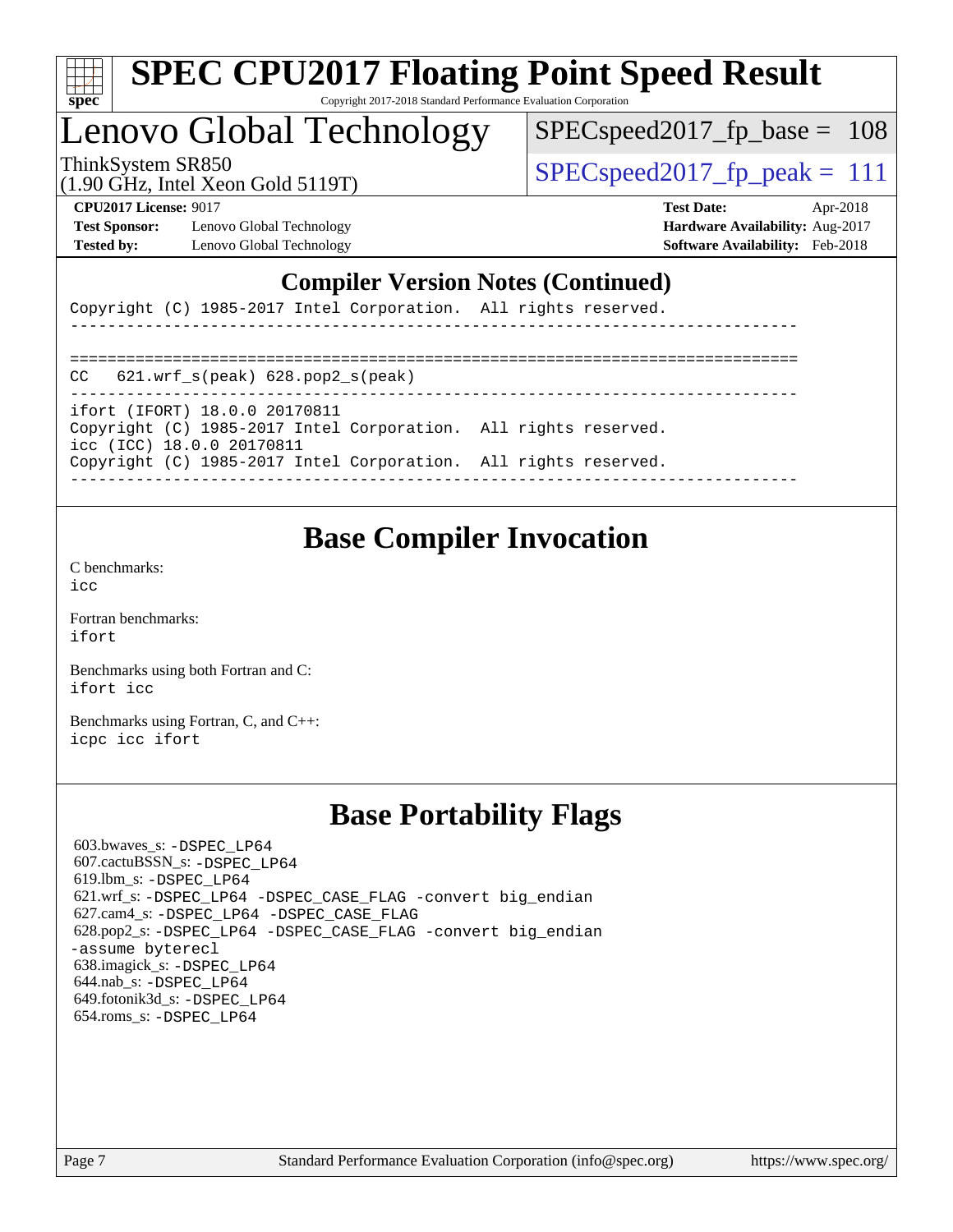

## Lenovo Global Technology

SPECspeed2017 fp base =  $108$ 

(1.90 GHz, Intel Xeon Gold 5119T)

ThinkSystem SR850  $SPEC speed2017$  fp\_peak = 111

**[Test Sponsor:](http://www.spec.org/auto/cpu2017/Docs/result-fields.html#TestSponsor)** Lenovo Global Technology **[Hardware Availability:](http://www.spec.org/auto/cpu2017/Docs/result-fields.html#HardwareAvailability)** Aug-2017 **[Tested by:](http://www.spec.org/auto/cpu2017/Docs/result-fields.html#Testedby)** Lenovo Global Technology **[Software Availability:](http://www.spec.org/auto/cpu2017/Docs/result-fields.html#SoftwareAvailability)** Feb-2018

**[CPU2017 License:](http://www.spec.org/auto/cpu2017/Docs/result-fields.html#CPU2017License)** 9017 **[Test Date:](http://www.spec.org/auto/cpu2017/Docs/result-fields.html#TestDate)** Apr-2018

### **[Base Optimization Flags](http://www.spec.org/auto/cpu2017/Docs/result-fields.html#BaseOptimizationFlags)**

[C benchmarks](http://www.spec.org/auto/cpu2017/Docs/result-fields.html#Cbenchmarks):

```
-xCORE-AVX512 -ipo -O3 -no-prec-div -qopt-prefetch
-ffinite-math-only -qopt-mem-layout-trans=3 -qopenmp -DSPEC_OPENMP
Fortran benchmarks: 
-DSPEC_OPENMP -xCORE-AVX512 -ipo -O3 -no-prec-div -qopt-prefetch
-ffinite-math-only -qopt-mem-layout-trans=3 -qopenmp
-nostandard-realloc-lhs -align array32byte
Benchmarks using both Fortran and C: 
-xCORE-AVX512 -ipo -O3 -no-prec-div -qopt-prefetch
-ffinite-math-only -qopt-mem-layout-trans=3 -qopenmp -DSPEC_OPENMP
-nostandard-realloc-lhs -align array32byte
Benchmarks using Fortran, C, and C++: 
-xCORE-AVX512 -ipo -O3 -no-prec-div -qopt-prefetch
```

```
-ffinite-math-only -qopt-mem-layout-trans=3 -qopenmp -DSPEC_OPENMP
-nostandard-realloc-lhs -align array32byte
```
### **[Base Other Flags](http://www.spec.org/auto/cpu2017/Docs/result-fields.html#BaseOtherFlags)**

[C benchmarks](http://www.spec.org/auto/cpu2017/Docs/result-fields.html#Cbenchmarks):  $-m64 - std= c11$  $-m64 - std= c11$ 

[Fortran benchmarks](http://www.spec.org/auto/cpu2017/Docs/result-fields.html#Fortranbenchmarks): [-m64](http://www.spec.org/cpu2017/results/res2018q2/cpu2017-20180528-05989.flags.html#user_FCbase_intel_intel64_18.0_af43caccfc8ded86e7699f2159af6efc7655f51387b94da716254467f3c01020a5059329e2569e4053f409e7c9202a7efc638f7a6d1ffb3f52dea4a3e31d82ab)

[Benchmarks using both Fortran and C](http://www.spec.org/auto/cpu2017/Docs/result-fields.html#BenchmarksusingbothFortranandC):  $-m64$   $-std=cl1$ 

[Benchmarks using Fortran, C, and C++:](http://www.spec.org/auto/cpu2017/Docs/result-fields.html#BenchmarksusingFortranCandCXX)  $-m64 - std= c11$  $-m64 - std= c11$ 

### **[Peak Compiler Invocation](http://www.spec.org/auto/cpu2017/Docs/result-fields.html#PeakCompilerInvocation)**

[C benchmarks](http://www.spec.org/auto/cpu2017/Docs/result-fields.html#Cbenchmarks): [icc](http://www.spec.org/cpu2017/results/res2018q2/cpu2017-20180528-05989.flags.html#user_CCpeak_intel_icc_18.0_66fc1ee009f7361af1fbd72ca7dcefbb700085f36577c54f309893dd4ec40d12360134090235512931783d35fd58c0460139e722d5067c5574d8eaf2b3e37e92)

[Fortran benchmarks](http://www.spec.org/auto/cpu2017/Docs/result-fields.html#Fortranbenchmarks): [ifort](http://www.spec.org/cpu2017/results/res2018q2/cpu2017-20180528-05989.flags.html#user_FCpeak_intel_ifort_18.0_8111460550e3ca792625aed983ce982f94888b8b503583aa7ba2b8303487b4d8a21a13e7191a45c5fd58ff318f48f9492884d4413fa793fd88dd292cad7027ca)

**(Continued on next page)**

Page 8 Standard Performance Evaluation Corporation [\(info@spec.org\)](mailto:info@spec.org) <https://www.spec.org/>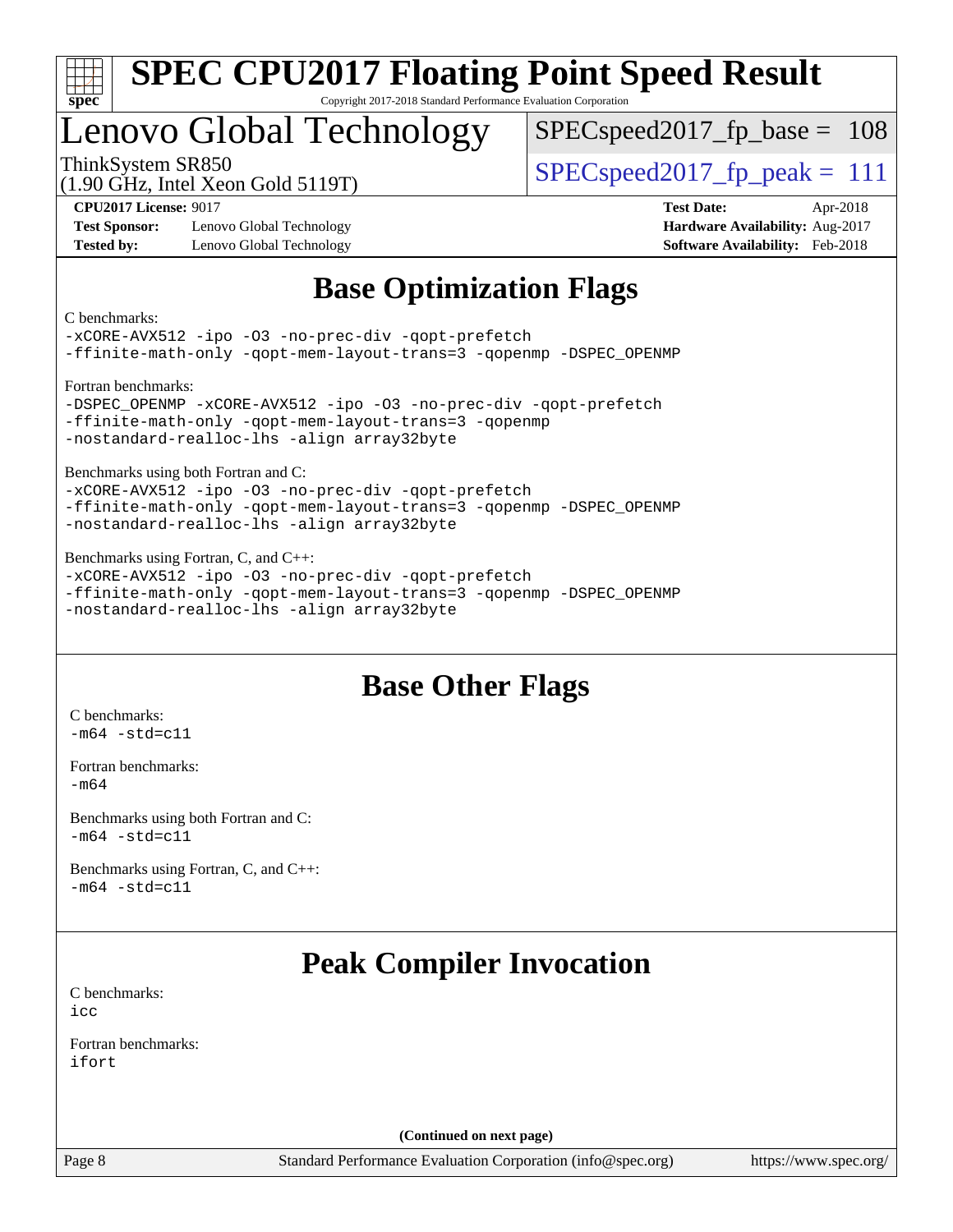

Lenovo Global Technology

SPECspeed2017 fp base =  $108$ 

ThinkSystem SR850  $SPEC speed2017$  fp\_peak = 111

(1.90 GHz, Intel Xeon Gold 5119T)

**[Test Sponsor:](http://www.spec.org/auto/cpu2017/Docs/result-fields.html#TestSponsor)** Lenovo Global Technology **[Hardware Availability:](http://www.spec.org/auto/cpu2017/Docs/result-fields.html#HardwareAvailability)** Aug-2017 **[Tested by:](http://www.spec.org/auto/cpu2017/Docs/result-fields.html#Testedby)** Lenovo Global Technology **[Software Availability:](http://www.spec.org/auto/cpu2017/Docs/result-fields.html#SoftwareAvailability)** Feb-2018

**[CPU2017 License:](http://www.spec.org/auto/cpu2017/Docs/result-fields.html#CPU2017License)** 9017 **[Test Date:](http://www.spec.org/auto/cpu2017/Docs/result-fields.html#TestDate)** Apr-2018

## **[Peak Compiler Invocation \(Continued\)](http://www.spec.org/auto/cpu2017/Docs/result-fields.html#PeakCompilerInvocation)**

[Benchmarks using both Fortran and C](http://www.spec.org/auto/cpu2017/Docs/result-fields.html#BenchmarksusingbothFortranandC): [ifort](http://www.spec.org/cpu2017/results/res2018q2/cpu2017-20180528-05989.flags.html#user_CC_FCpeak_intel_ifort_18.0_8111460550e3ca792625aed983ce982f94888b8b503583aa7ba2b8303487b4d8a21a13e7191a45c5fd58ff318f48f9492884d4413fa793fd88dd292cad7027ca) [icc](http://www.spec.org/cpu2017/results/res2018q2/cpu2017-20180528-05989.flags.html#user_CC_FCpeak_intel_icc_18.0_66fc1ee009f7361af1fbd72ca7dcefbb700085f36577c54f309893dd4ec40d12360134090235512931783d35fd58c0460139e722d5067c5574d8eaf2b3e37e92)

[Benchmarks using Fortran, C, and C++:](http://www.spec.org/auto/cpu2017/Docs/result-fields.html#BenchmarksusingFortranCandCXX) [icpc](http://www.spec.org/cpu2017/results/res2018q2/cpu2017-20180528-05989.flags.html#user_CC_CXX_FCpeak_intel_icpc_18.0_c510b6838c7f56d33e37e94d029a35b4a7bccf4766a728ee175e80a419847e808290a9b78be685c44ab727ea267ec2f070ec5dc83b407c0218cded6866a35d07) [icc](http://www.spec.org/cpu2017/results/res2018q2/cpu2017-20180528-05989.flags.html#user_CC_CXX_FCpeak_intel_icc_18.0_66fc1ee009f7361af1fbd72ca7dcefbb700085f36577c54f309893dd4ec40d12360134090235512931783d35fd58c0460139e722d5067c5574d8eaf2b3e37e92) [ifort](http://www.spec.org/cpu2017/results/res2018q2/cpu2017-20180528-05989.flags.html#user_CC_CXX_FCpeak_intel_ifort_18.0_8111460550e3ca792625aed983ce982f94888b8b503583aa7ba2b8303487b4d8a21a13e7191a45c5fd58ff318f48f9492884d4413fa793fd88dd292cad7027ca)

**[Peak Portability Flags](http://www.spec.org/auto/cpu2017/Docs/result-fields.html#PeakPortabilityFlags)**

Same as Base Portability Flags

**[Peak Optimization Flags](http://www.spec.org/auto/cpu2017/Docs/result-fields.html#PeakOptimizationFlags)**

[C benchmarks](http://www.spec.org/auto/cpu2017/Docs/result-fields.html#Cbenchmarks):

 619.lbm\_s: [-prof-gen](http://www.spec.org/cpu2017/results/res2018q2/cpu2017-20180528-05989.flags.html#user_peakPASS1_CFLAGSPASS1_LDFLAGS619_lbm_s_prof_gen_5aa4926d6013ddb2a31985c654b3eb18169fc0c6952a63635c234f711e6e63dd76e94ad52365559451ec499a2cdb89e4dc58ba4c67ef54ca681ffbe1461d6b36)(pass 1) [-prof-use](http://www.spec.org/cpu2017/results/res2018q2/cpu2017-20180528-05989.flags.html#user_peakPASS2_CFLAGSPASS2_LDFLAGS619_lbm_s_prof_use_1a21ceae95f36a2b53c25747139a6c16ca95bd9def2a207b4f0849963b97e94f5260e30a0c64f4bb623698870e679ca08317ef8150905d41bd88c6f78df73f19)(pass 2) [-O2](http://www.spec.org/cpu2017/results/res2018q2/cpu2017-20180528-05989.flags.html#user_peakPASS1_COPTIMIZE619_lbm_s_f-O2) [-xCORE-AVX512](http://www.spec.org/cpu2017/results/res2018q2/cpu2017-20180528-05989.flags.html#user_peakPASS2_COPTIMIZE619_lbm_s_f-xCORE-AVX512) [-qopt-prefetch](http://www.spec.org/cpu2017/results/res2018q2/cpu2017-20180528-05989.flags.html#user_peakPASS1_COPTIMIZEPASS2_COPTIMIZE619_lbm_s_f-qopt-prefetch) [-ipo](http://www.spec.org/cpu2017/results/res2018q2/cpu2017-20180528-05989.flags.html#user_peakPASS2_COPTIMIZE619_lbm_s_f-ipo) [-O3](http://www.spec.org/cpu2017/results/res2018q2/cpu2017-20180528-05989.flags.html#user_peakPASS2_COPTIMIZE619_lbm_s_f-O3) [-ffinite-math-only](http://www.spec.org/cpu2017/results/res2018q2/cpu2017-20180528-05989.flags.html#user_peakPASS1_COPTIMIZEPASS2_COPTIMIZE619_lbm_s_f_finite_math_only_cb91587bd2077682c4b38af759c288ed7c732db004271a9512da14a4f8007909a5f1427ecbf1a0fb78ff2a814402c6114ac565ca162485bbcae155b5e4258871) [-no-prec-div](http://www.spec.org/cpu2017/results/res2018q2/cpu2017-20180528-05989.flags.html#user_peakPASS2_COPTIMIZE619_lbm_s_f-no-prec-div) [-qopt-mem-layout-trans=3](http://www.spec.org/cpu2017/results/res2018q2/cpu2017-20180528-05989.flags.html#user_peakPASS1_COPTIMIZEPASS2_COPTIMIZE619_lbm_s_f-qopt-mem-layout-trans_de80db37974c74b1f0e20d883f0b675c88c3b01e9d123adea9b28688d64333345fb62bc4a798493513fdb68f60282f9a726aa07f478b2f7113531aecce732043) [-DSPEC\\_SUPPRESS\\_OPENMP](http://www.spec.org/cpu2017/results/res2018q2/cpu2017-20180528-05989.flags.html#suite_peakPASS1_COPTIMIZE619_lbm_s_DSPEC_SUPPRESS_OPENMP) [-qopenmp](http://www.spec.org/cpu2017/results/res2018q2/cpu2017-20180528-05989.flags.html#user_peakPASS2_COPTIMIZE619_lbm_s_qopenmp_16be0c44f24f464004c6784a7acb94aca937f053568ce72f94b139a11c7c168634a55f6653758ddd83bcf7b8463e8028bb0b48b77bcddc6b78d5d95bb1df2967) [-DSPEC\\_OPENMP](http://www.spec.org/cpu2017/results/res2018q2/cpu2017-20180528-05989.flags.html#suite_peakPASS2_COPTIMIZE619_lbm_s_DSPEC_OPENMP) 638.imagick\_s: [-xCORE-AVX512](http://www.spec.org/cpu2017/results/res2018q2/cpu2017-20180528-05989.flags.html#user_peakCOPTIMIZE638_imagick_s_f-xCORE-AVX512) [-ipo](http://www.spec.org/cpu2017/results/res2018q2/cpu2017-20180528-05989.flags.html#user_peakCOPTIMIZE638_imagick_s_f-ipo) [-O3](http://www.spec.org/cpu2017/results/res2018q2/cpu2017-20180528-05989.flags.html#user_peakCOPTIMIZE638_imagick_s_f-O3) [-no-prec-div](http://www.spec.org/cpu2017/results/res2018q2/cpu2017-20180528-05989.flags.html#user_peakCOPTIMIZE638_imagick_s_f-no-prec-div) [-qopt-prefetch](http://www.spec.org/cpu2017/results/res2018q2/cpu2017-20180528-05989.flags.html#user_peakCOPTIMIZE638_imagick_s_f-qopt-prefetch) [-ffinite-math-only](http://www.spec.org/cpu2017/results/res2018q2/cpu2017-20180528-05989.flags.html#user_peakCOPTIMIZE638_imagick_s_f_finite_math_only_cb91587bd2077682c4b38af759c288ed7c732db004271a9512da14a4f8007909a5f1427ecbf1a0fb78ff2a814402c6114ac565ca162485bbcae155b5e4258871) [-qopt-mem-layout-trans=3](http://www.spec.org/cpu2017/results/res2018q2/cpu2017-20180528-05989.flags.html#user_peakCOPTIMIZE638_imagick_s_f-qopt-mem-layout-trans_de80db37974c74b1f0e20d883f0b675c88c3b01e9d123adea9b28688d64333345fb62bc4a798493513fdb68f60282f9a726aa07f478b2f7113531aecce732043) [-qopenmp](http://www.spec.org/cpu2017/results/res2018q2/cpu2017-20180528-05989.flags.html#user_peakCOPTIMIZE638_imagick_s_qopenmp_16be0c44f24f464004c6784a7acb94aca937f053568ce72f94b139a11c7c168634a55f6653758ddd83bcf7b8463e8028bb0b48b77bcddc6b78d5d95bb1df2967) [-DSPEC\\_OPENMP](http://www.spec.org/cpu2017/results/res2018q2/cpu2017-20180528-05989.flags.html#suite_peakCOPTIMIZE638_imagick_s_DSPEC_OPENMP) 644.nab\_s: Same as 638.imagick\_s [Fortran benchmarks](http://www.spec.org/auto/cpu2017/Docs/result-fields.html#Fortranbenchmarks): [-prof-gen](http://www.spec.org/cpu2017/results/res2018q2/cpu2017-20180528-05989.flags.html#user_FCpeak_prof_gen_5aa4926d6013ddb2a31985c654b3eb18169fc0c6952a63635c234f711e6e63dd76e94ad52365559451ec499a2cdb89e4dc58ba4c67ef54ca681ffbe1461d6b36)(pass 1) [-prof-use](http://www.spec.org/cpu2017/results/res2018q2/cpu2017-20180528-05989.flags.html#user_FCpeak_prof_use_1a21ceae95f36a2b53c25747139a6c16ca95bd9def2a207b4f0849963b97e94f5260e30a0c64f4bb623698870e679ca08317ef8150905d41bd88c6f78df73f19)(pass 2) [-DSPEC\\_SUPPRESS\\_OPENMP](http://www.spec.org/cpu2017/results/res2018q2/cpu2017-20180528-05989.flags.html#suite_FCpeak_DSPEC_SUPPRESS_OPENMP) -DSPEC OPENMP [-O2](http://www.spec.org/cpu2017/results/res2018q2/cpu2017-20180528-05989.flags.html#user_FCpeak_f-O2) [-xCORE-AVX512](http://www.spec.org/cpu2017/results/res2018q2/cpu2017-20180528-05989.flags.html#user_FCpeak_f-xCORE-AVX512) [-qopt-prefetch](http://www.spec.org/cpu2017/results/res2018q2/cpu2017-20180528-05989.flags.html#user_FCpeak_f-qopt-prefetch) [-ipo](http://www.spec.org/cpu2017/results/res2018q2/cpu2017-20180528-05989.flags.html#user_FCpeak_f-ipo) [-O3](http://www.spec.org/cpu2017/results/res2018q2/cpu2017-20180528-05989.flags.html#user_FCpeak_f-O3) [-ffinite-math-only](http://www.spec.org/cpu2017/results/res2018q2/cpu2017-20180528-05989.flags.html#user_FCpeak_f_finite_math_only_cb91587bd2077682c4b38af759c288ed7c732db004271a9512da14a4f8007909a5f1427ecbf1a0fb78ff2a814402c6114ac565ca162485bbcae155b5e4258871) [-no-prec-div](http://www.spec.org/cpu2017/results/res2018q2/cpu2017-20180528-05989.flags.html#user_FCpeak_f-no-prec-div) [-qopt-mem-layout-trans=3](http://www.spec.org/cpu2017/results/res2018q2/cpu2017-20180528-05989.flags.html#user_FCpeak_f-qopt-mem-layout-trans_de80db37974c74b1f0e20d883f0b675c88c3b01e9d123adea9b28688d64333345fb62bc4a798493513fdb68f60282f9a726aa07f478b2f7113531aecce732043) [-qopenmp](http://www.spec.org/cpu2017/results/res2018q2/cpu2017-20180528-05989.flags.html#user_FCpeak_qopenmp_16be0c44f24f464004c6784a7acb94aca937f053568ce72f94b139a11c7c168634a55f6653758ddd83bcf7b8463e8028bb0b48b77bcddc6b78d5d95bb1df2967) [-nostandard-realloc-lhs](http://www.spec.org/cpu2017/results/res2018q2/cpu2017-20180528-05989.flags.html#user_FCpeak_f_2003_std_realloc_82b4557e90729c0f113870c07e44d33d6f5a304b4f63d4c15d2d0f1fab99f5daaed73bdb9275d9ae411527f28b936061aa8b9c8f2d63842963b95c9dd6426b8a) [-align array32byte](http://www.spec.org/cpu2017/results/res2018q2/cpu2017-20180528-05989.flags.html#user_FCpeak_align_array32byte_b982fe038af199962ba9a80c053b8342c548c85b40b8e86eb3cc33dee0d7986a4af373ac2d51c3f7cf710a18d62fdce2948f201cd044323541f22fc0fffc51b6) [Benchmarks using both Fortran and C](http://www.spec.org/auto/cpu2017/Docs/result-fields.html#BenchmarksusingbothFortranandC): 621.wrf\_s: [-prof-gen](http://www.spec.org/cpu2017/results/res2018q2/cpu2017-20180528-05989.flags.html#user_peakPASS1_CFLAGSPASS1_FFLAGSPASS1_LDFLAGS621_wrf_s_prof_gen_5aa4926d6013ddb2a31985c654b3eb18169fc0c6952a63635c234f711e6e63dd76e94ad52365559451ec499a2cdb89e4dc58ba4c67ef54ca681ffbe1461d6b36)(pass 1) [-prof-use](http://www.spec.org/cpu2017/results/res2018q2/cpu2017-20180528-05989.flags.html#user_peakPASS2_CFLAGSPASS2_FFLAGSPASS2_LDFLAGS621_wrf_s_prof_use_1a21ceae95f36a2b53c25747139a6c16ca95bd9def2a207b4f0849963b97e94f5260e30a0c64f4bb623698870e679ca08317ef8150905d41bd88c6f78df73f19)(pass 2) [-O2](http://www.spec.org/cpu2017/results/res2018q2/cpu2017-20180528-05989.flags.html#user_peakPASS1_COPTIMIZEPASS1_FOPTIMIZE621_wrf_s_f-O2) [-xCORE-AVX512](http://www.spec.org/cpu2017/results/res2018q2/cpu2017-20180528-05989.flags.html#user_peakPASS2_COPTIMIZEPASS2_FOPTIMIZE621_wrf_s_f-xCORE-AVX512) [-qopt-prefetch](http://www.spec.org/cpu2017/results/res2018q2/cpu2017-20180528-05989.flags.html#user_peakPASS1_COPTIMIZEPASS1_FOPTIMIZEPASS2_COPTIMIZEPASS2_FOPTIMIZE621_wrf_s_f-qopt-prefetch) [-ipo](http://www.spec.org/cpu2017/results/res2018q2/cpu2017-20180528-05989.flags.html#user_peakPASS2_COPTIMIZEPASS2_FOPTIMIZE621_wrf_s_f-ipo) [-O3](http://www.spec.org/cpu2017/results/res2018q2/cpu2017-20180528-05989.flags.html#user_peakPASS2_COPTIMIZEPASS2_FOPTIMIZE621_wrf_s_f-O3) [-ffinite-math-only](http://www.spec.org/cpu2017/results/res2018q2/cpu2017-20180528-05989.flags.html#user_peakPASS1_COPTIMIZEPASS1_FOPTIMIZEPASS2_COPTIMIZEPASS2_FOPTIMIZE621_wrf_s_f_finite_math_only_cb91587bd2077682c4b38af759c288ed7c732db004271a9512da14a4f8007909a5f1427ecbf1a0fb78ff2a814402c6114ac565ca162485bbcae155b5e4258871) [-no-prec-div](http://www.spec.org/cpu2017/results/res2018q2/cpu2017-20180528-05989.flags.html#user_peakPASS2_COPTIMIZEPASS2_FOPTIMIZE621_wrf_s_f-no-prec-div) [-qopt-mem-layout-trans=3](http://www.spec.org/cpu2017/results/res2018q2/cpu2017-20180528-05989.flags.html#user_peakPASS1_COPTIMIZEPASS1_FOPTIMIZEPASS2_COPTIMIZEPASS2_FOPTIMIZE621_wrf_s_f-qopt-mem-layout-trans_de80db37974c74b1f0e20d883f0b675c88c3b01e9d123adea9b28688d64333345fb62bc4a798493513fdb68f60282f9a726aa07f478b2f7113531aecce732043) [-DSPEC\\_SUPPRESS\\_OPENMP](http://www.spec.org/cpu2017/results/res2018q2/cpu2017-20180528-05989.flags.html#suite_peakPASS1_COPTIMIZEPASS1_FOPTIMIZE621_wrf_s_DSPEC_SUPPRESS_OPENMP) [-qopenmp](http://www.spec.org/cpu2017/results/res2018q2/cpu2017-20180528-05989.flags.html#user_peakPASS2_COPTIMIZEPASS2_FOPTIMIZE621_wrf_s_qopenmp_16be0c44f24f464004c6784a7acb94aca937f053568ce72f94b139a11c7c168634a55f6653758ddd83bcf7b8463e8028bb0b48b77bcddc6b78d5d95bb1df2967) [-DSPEC\\_OPENMP](http://www.spec.org/cpu2017/results/res2018q2/cpu2017-20180528-05989.flags.html#suite_peakPASS2_COPTIMIZEPASS2_FOPTIMIZE621_wrf_s_DSPEC_OPENMP) [-nostandard-realloc-lhs](http://www.spec.org/cpu2017/results/res2018q2/cpu2017-20180528-05989.flags.html#user_peakEXTRA_FOPTIMIZE621_wrf_s_f_2003_std_realloc_82b4557e90729c0f113870c07e44d33d6f5a304b4f63d4c15d2d0f1fab99f5daaed73bdb9275d9ae411527f28b936061aa8b9c8f2d63842963b95c9dd6426b8a) [-align array32byte](http://www.spec.org/cpu2017/results/res2018q2/cpu2017-20180528-05989.flags.html#user_peakEXTRA_FOPTIMIZE621_wrf_s_align_array32byte_b982fe038af199962ba9a80c053b8342c548c85b40b8e86eb3cc33dee0d7986a4af373ac2d51c3f7cf710a18d62fdce2948f201cd044323541f22fc0fffc51b6)

```
 627.cam4_s: -xCORE-AVX512 -ipo -O3 -no-prec-div -qopt-prefetch
-ffinite-math-only -qopt-mem-layout-trans=3 -qopenmp
-DSPEC_OPENMP -nostandard-realloc-lhs -align array32byte
```
**(Continued on next page)**